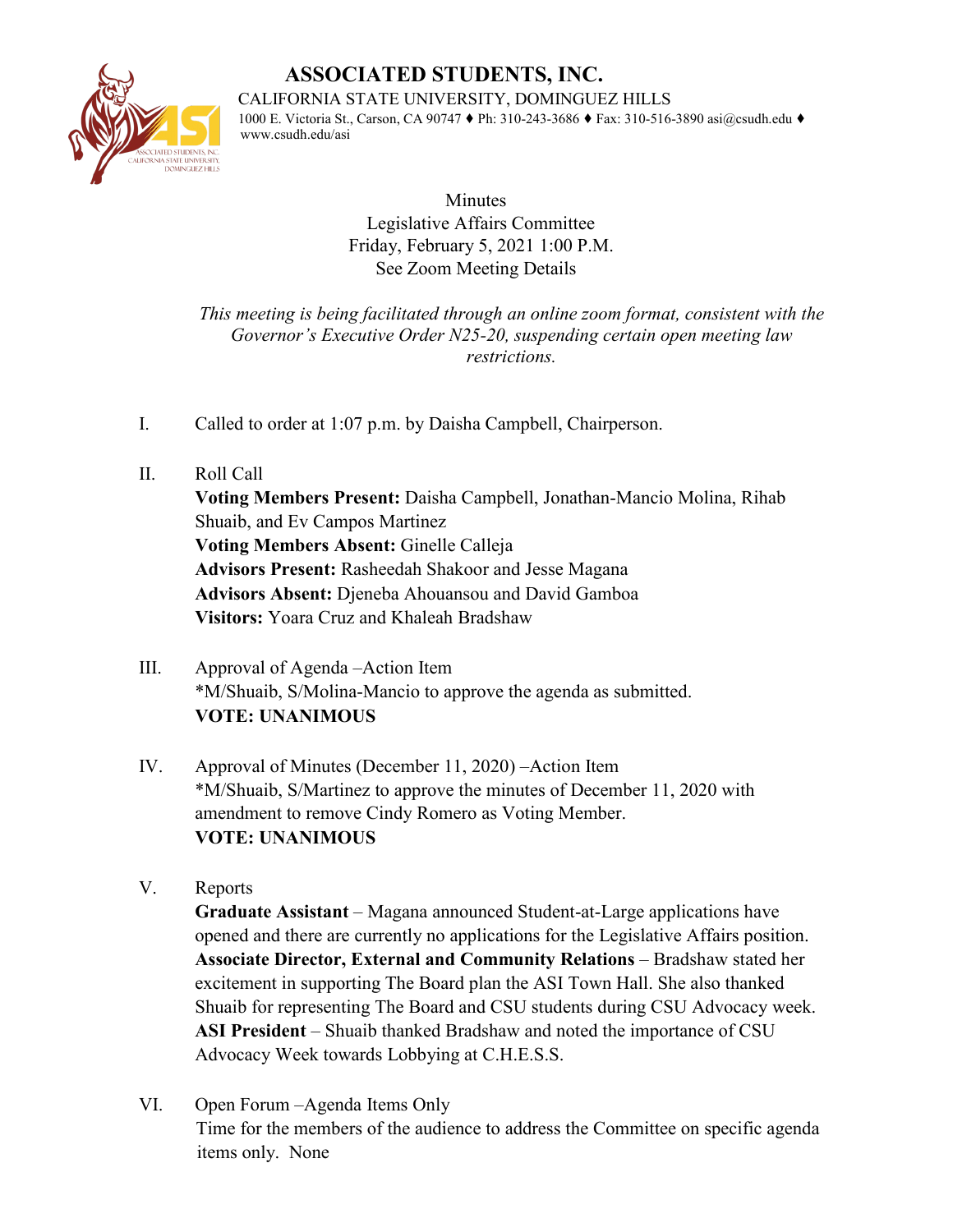## VII. Unfinished Business

A. Virtual Town Hall – Discussion Item

The Committee will hear updates for the Civil Engagement event with Assembly Member Mike Gipson and Senator Steven Bradford Campbell noted The Committee agreed to set the ASI Virtual Town Hall for February 26 from  $2:00 \text{ pm} - 4:00 \text{ pm}$ . Shuaib mentioned they agreed to include Amazon Gift card incentives to increase student attendance and participation. She noted they are aiming to ask questions that will encourage students to get civically involved and get familiarized with the legislators. Campbell hopes The Board can be present for the Civic Engagement event. The Committee has agreed to meet on Monday, February 8 at 3:00 pm to further plan the Virtual Town Hall itinerary.

## VIII. New Business

A. CSSA Civic Engagement – Discussion Item

The Committee will receive information on the CSSA Civil Engagement event. Campbell reported that CSUDH and CSULA has accumulated 600 points in Civic Engagement events. Campbell noted CSUDH has earned 100 points because her and Calleja participated in subcommittees. The subcommittees allowed students to provide public comments on different budgets and mental health awareness. Shakoor inquired if they will be receiving points for the ASI Virtual Town Hall and Campbell noted she was uncertain.

## B. CSSA Plenary Report – Discussion Item

The Committee will hear the CSSA Plenary Report from the Director of Legislative Affairs. Topics are listed below:

- Cal Grant Reform Presented by the California Student Aid Commission (CSAC).
- Campbell stated CSAC proposed Cal Grant modernization, which is making financial aid use the full cost of attendance as the college affordability rather than solely tuition. Cal Grant 2 will make the award more eligible, equitable, and reach a more diverse group of students. Campbell stated the Cal Grant 2 system will increase their rewards to nearly \$100,000 more students in need, despite their award amount decreasing compared to the current Cal Grant amount. Campbell noted the news is important and that CSAC hopes more minority students can attend college. Shakoor noted the Cal Grant Reform topic would be an ideal discussion topic for C.H.E.S.S. Shakoor urged The Committee to read the document and educate themselves before the next Leg Affairs meeting.